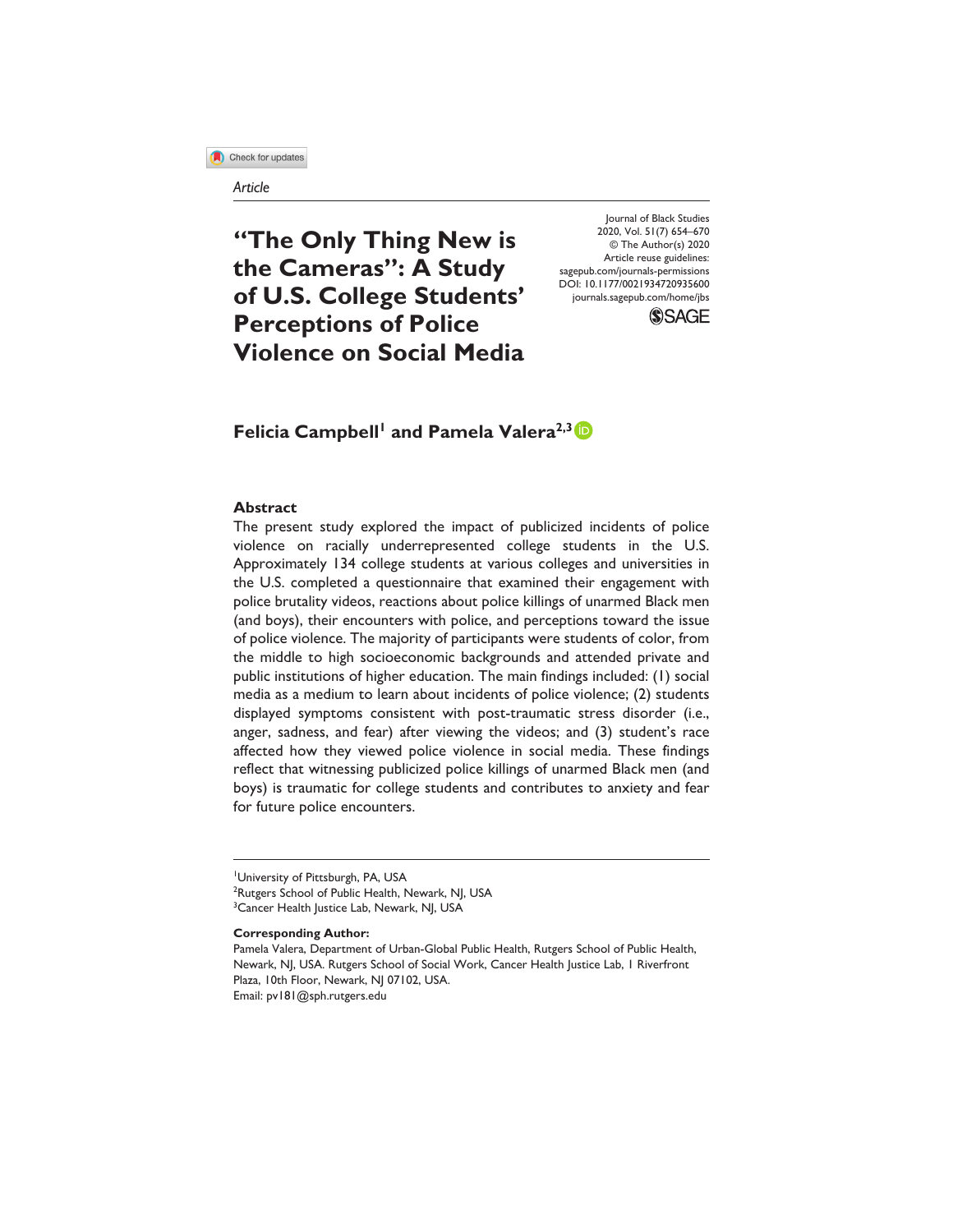### **Keywords**

college students, police shootings, Black men, mental health, social media

## **Introduction**

Black Americans (Black men in particular) are killed by police officers at rates disproportionate to their percentage of the U.S. population. Despite only being 13% of the population (United States Census Bureau, n.d.), Black Americans in 2017 were 25% of those killed by police and 35% of them have been known to be unarmed (Police Violence Report, 2017). Furthermore, Black people are three times more likely to be killed by police than white people, and five times more likely to be unarmed when killed (Police Violence Report, 2017). The reasons for these killings are many, including the notion that race is a factor in these encounters (Alexander, 2012; Chaney & Robertson, 2013; Police Violence Report, 2017). Civil rights attorney and law professor Michelle Alexander traces pervasive stereotypes of Black people, especially Black men, as predatory, dangerous, and inherently criminal in her 2010 study on mass incarceration, *The New Jim Crow* (Alexander, 2012). These stereotypes contribute to racial profiling, discriminatory practices, and other civil rights violations between law enforcement and Black citizens (Alexander, 2012).

Scholars across social science and public health disciplines have examined the role of racial bias in law enforcement officers during encounters with Black citizens. Kupers (2017) posits that the media subliminally directs the public to fear Black men by over-representing them as criminals and associating them with illicit behaviors. Oshiro and Valera (2018) suggest that these negative media portrayals of Black men cause automatic and subconscious implicit biases that can lead to police violence towards Black men, if left unchecked (Correll et al., 2007; Fryer, 2016; Spencer et al., 2016). Social psychologist Jack Glaser (2014) further explains how the negative stereotypes that society holds about Black men interact with the schema and cognitive shortcuts of many Americans and may serve as a catalyst for police officers to profile and target Black men. Therefore, the same implicit stereotypes that cause police officers to draw their guns faster after seeing a Black face than a white face or shoot an unarmed Black person more often than an unarmed white person contributes to the high rate of lethal force used on Black men in America (Glaser, 2014; Lacoe & Stein, 2008). Thus, law enforcement officers who have a considerable amount of discretion are—wittingly or not —often swayed by racial bias and misuse their discretion in keeping an encounter civil and routine or using excessive and lethal force (Kupers, 2017; Lacoe & Stein, 2008).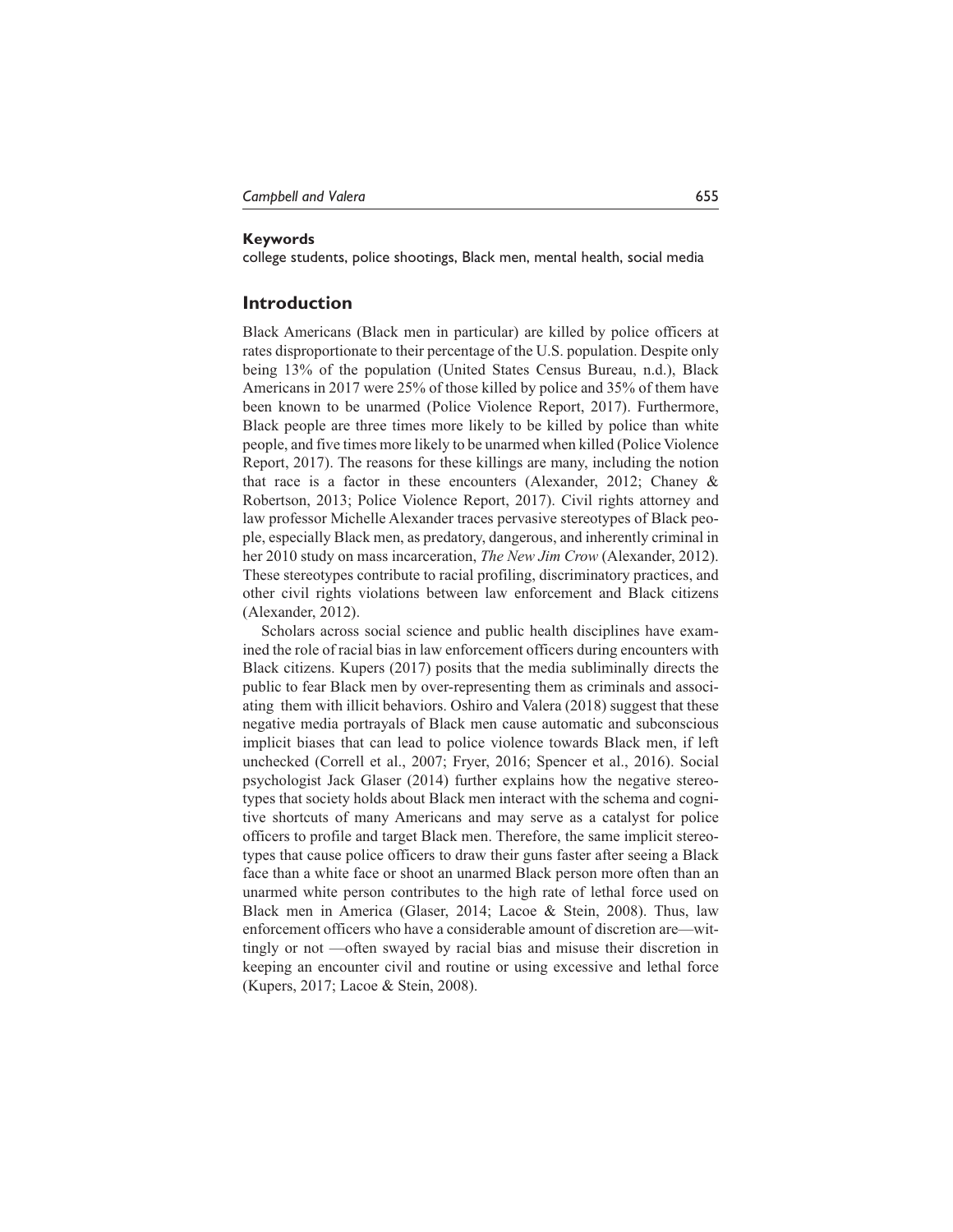There has been highly publicized police killings of Black men (and boys) that has shaped public perception of the police (Garcia & Sharif, 2015; Oshiro & Valera, 2018). Public confidence in the police is already perceived to be low, especially among communities of color, who are particularly mistrustful and fearful of the police (Tyler, 2005). When incidents of police violence are shared, they are circulated in several platforms (e.g. newspaper outlets, local and national news, social media). Social media, which plays a vital role in shaping public confidence, has swayed public perception of police in recent years with the increased publicity of police brutality (Garcia & Sharif, 2015; Oshiro & Valera, 2018).

## *Police Brutality Against Black Men*

Police brutality against Black men has gained massive national and global attention in recent years following the murder of Trayvon Martin, an unarmed 16-year-old Black teenager. He was shot and killed in a neighborhood watch in Sanford, FL, in 2012. Because of the subsequent Black Lives Matter movement, which campaigned against systemic racism and injustice, more publicized videos of deadly encounters between police and unarmed Black men were uploaded and shared on social media (Freelon et al., 2016a, 2016b; Kupers, 2017; Chaney, & Robertson, 2015).

In 2014, Michael Brown, an unarmed 18-year-old Black teenager, was fatally shot to death by a police officer in Ferguson, Missouri. His dead body was left on the street for hours. Furthermore, Tamir Rice was an unarmed 12-year-old Black teenager who was shot to death in Cleveland, OH in 2014, by two police officers who suspected he had a gun. Eric Garner was an unarmed 43-year old Black male who died in Staten Island, New York City, in 2014 after police officers put him on a chokehold during his arrest. Eric Garner repeated, "I can't breathe" 11 times before losing consciousness. This became a popular and powerful protest statement. Other publicized events include the shooting of Alton Sterling (an unarmed 37-year old Black man, who was shot dead by two police officers in Baton Rouge, LA in 2016). Philando Castile (an unarmed 32-year old Black man, was pulled over and killed by a police officer in Falcon Heights, MN in 2016). Walter Scott (a police officer killed an unarmed 50-year old Black man following a traffic stop for a non-functioning brake light in North Charleston, SC in 2015). Most recently, Ahmaud Arbery (fatally shot while he was jogging by armed white residents of a coastal South Georgia neighborhood in 2020). George Floyd, a 46 year old Black man, was killed by a white police officer who knelt in the back of his neck for 8 minutes in Minneapolis, MN. Tony McDade was a Black transman who was shot and killed by a police officer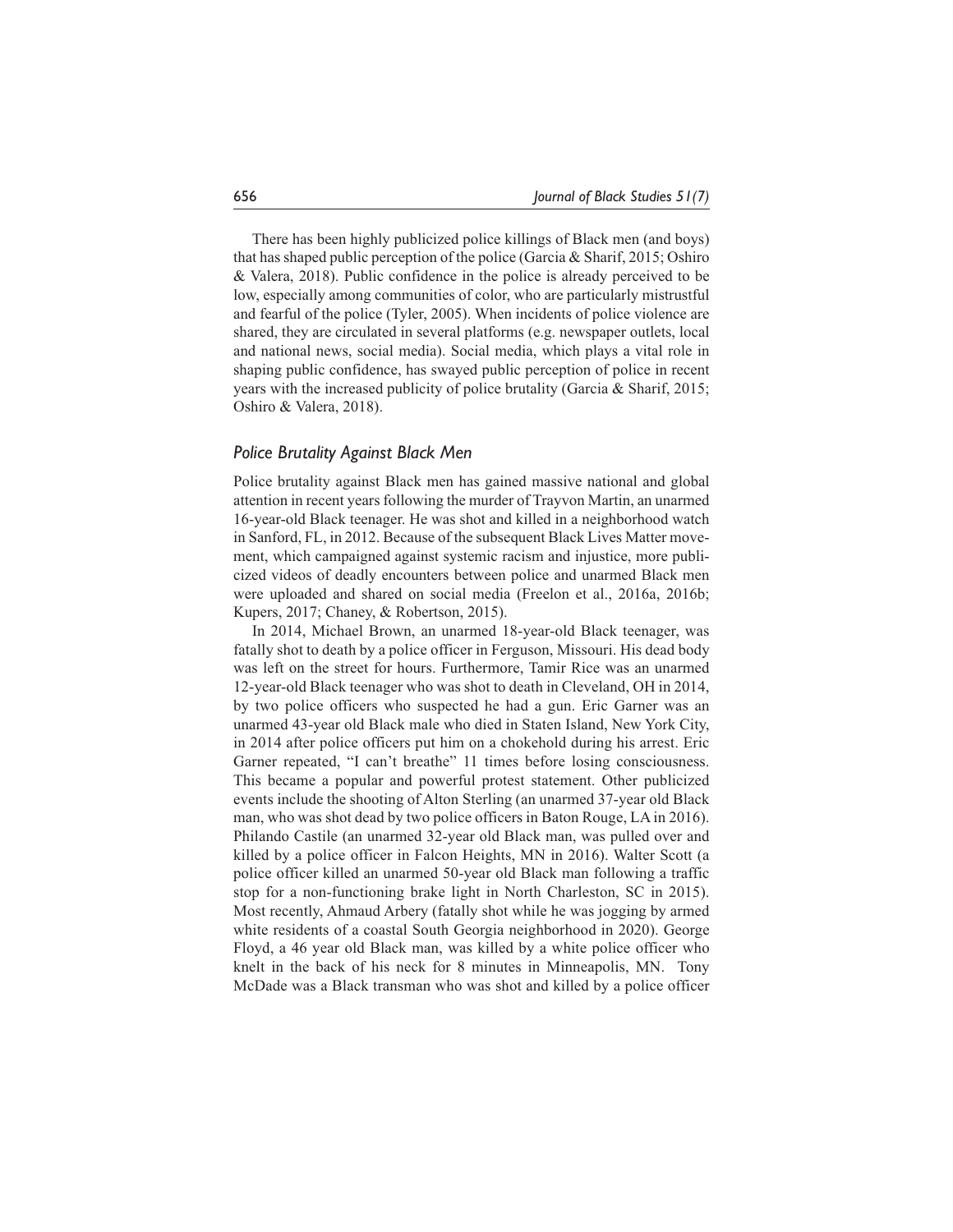in Tallahassee, FL. After the mass publicity of deadly police killings, the victims are often demonized and portrayed as thugs and criminals to seemingly justify their deaths and shift the blame away from law enforcement (Oshiro & Valera, 2018; Smiley & Fakunle, 2016). This restarts the cycle of negative stereotyping Black males as criminals, which maintains implicit biases and public fear, which leaves Black men vulnerable to police violence (Dukes & Gaither, 2017).

*The psychological and social consequence of witnessed killings.* Witnessed killings have primarily focused on school shootings (Chung, 2012; Daniels et al., 2007; Elklit & Kurdahl, 2013; Wike & Fraser, 2009) and workplace violence in health care settings (Creamer, 1989; Koritsas et al., 2010; Morken et al., 2015). All of these empirical studies to date point to the psychological consequences such as experiencing symptoms of post-traumatic stress disorder (PTSD) after witnessing a killing, murder, or violence (Aymer, 2016; Elklit & Kurdahl, 2013; Jenifer, 2010). Furthermore, PTSD symptoms may be most common among Black people who identify with the victims and perceive these deadly encounters as racist and discriminatory (Aymer, 2016). This stems from a history of violence and destruction toward the Black body in the U.S. and the public display thereof (Aymer, 2016).

Brunson (2007) interviewed 40 Black men from disadvantaged urban communities about their experience with police officers. Their responses suggested that they did not trust the police and perceived them as racist. Participants not only drew from their own experiences but from public events that they were exposed to in their communities, especially in areas where aggressive policing was widely used. Brunson (2007) found that the participants perceived mistreatment from the police as racist and intentional, which resulted in an extreme sense of betrayal, fear, and distrust toward police.

In another study, Staggers-Hakim's (2016) pilot study explored how awareness of national police killings impacted the mental health of Black teenagers between 14 and 18 years old. There were 16 Black teenagers divided into three focus groups that encouraged conversation between them about police violence. Staggers-Hakim (2016) found that all participants were aware of recent police killings through family, friends, school, or television. They were also aware of the influence of social perceptions and stereotypes. These adolescences felt connected to the events and identified with the age and race of the victim. They expressed a great deal of fear, which was indicative of a traumatic reaction. The traumatic reactions and PTSD symptoms noted in these studies were related to some form of knowledge and exposure toward police violence. Because of racial profiling and the possibility of a police encounter in college campuses among students of color,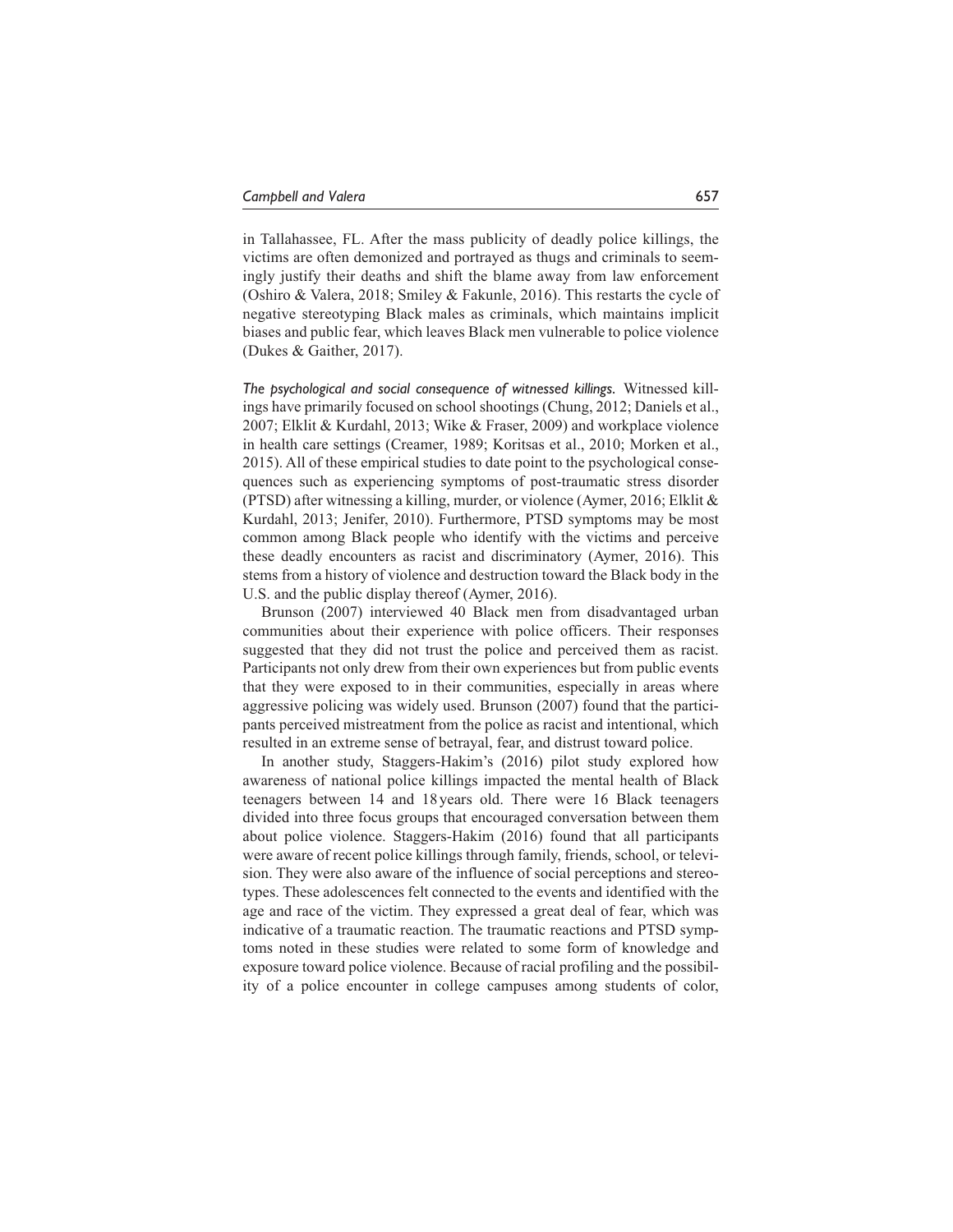emerging adults of color may experience PTSD symptoms mirroring the experience of the larger population of Black people (Breslau & Anthony, 2007; Lynn-Whaley & Sugarman, 2017; Vrana & Lauterbach, 1994). However, to our knowledge, no study to date have been conducted on this phenomenon and its psychological and social consequences of witnessing killings through social media in emerging adults of color (Arnett, 1997).

### *Theoretical Framework*

The current study uses critical race theory as a lens to analyze how the publicity of police violence toward Black men impact college students of color. *Critical Race Theory* was developed by Dr. Derrick Bell in the 1980s who examined how systemic racism shapes our society (Bell, 1987). Critical race theory contends that the social construct of race still matters and examines how law and policies maintain the notion of white supremacy and white privilege, which in turn perpetuates oppression and marginalization of people of color (Ladson-Billings, 1998).

Although the literature on mass shootings and witnessed killings are sparse, even less is known about the psychological and social consequences of viewing extremely charged publicity of killings of Black men on emerging adults, especially racially underrepresented students enrolled in college or a university. Little is known about the collective trauma that young adults experience after watching these videos and the psychological consequences that follow. Many perceive colleges to be physically and/or socially secluded and presume students live in a "bubble." Therefore, it remains unknown whether students of color approve or disprove of the publicity of these videos, how they feel and respond to these videos, for how long after viewing them, and what their reactions are after viewing them. This is the first study to document the preliminary impact of police violence incidents shown using social media on college students in the U.S.

### **Methods**

This study focused on emerging adults of color, ages 18 to 24 who were undergraduate students studying in various institutions in the U.S. The students completed an anonymous 32-item electronic survey developed by the first author using Google Forms. The survey consisted of both open and closed-ended questions where they self-reported their engagement with viewing police brutality videos that were uploaded and shared by other social media users; how they felt about its publicity, their attitudes and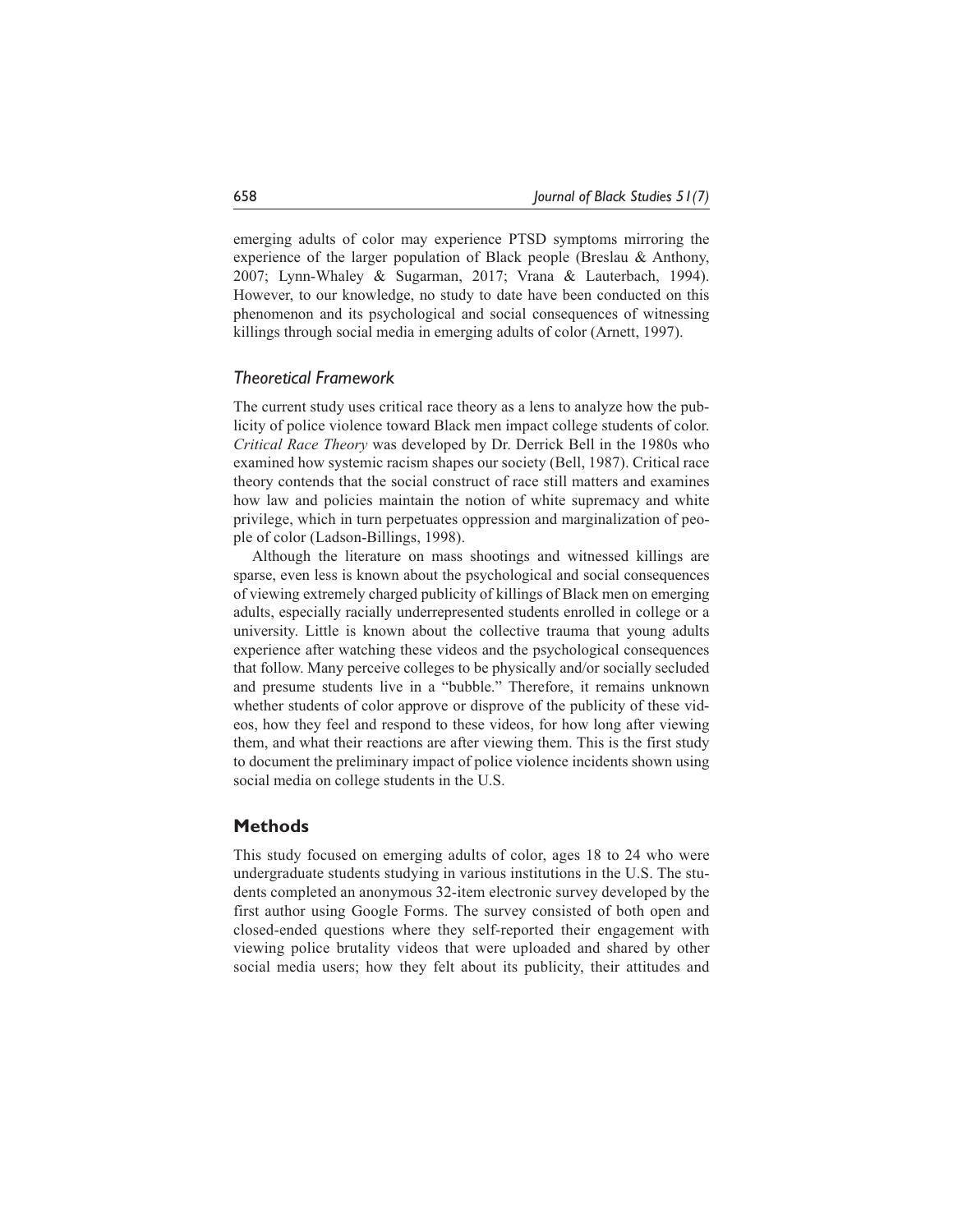encounters with police; and perceptions toward the issue of police violence in the U.S

Participants were recruited using purposive sampling approaches (Padgett, 2008) on Twitter, Facebook, and Instagram, where profiles focus on college students or had followers that were college students who were sent a message to the survey link. Participants were also encouraged to share the survey with other students on their respective campuses. The eligibility criteria for participating in the study were: (1) enrolled as a full-time college student in the U.S.; (2) between 18 and 24 years old; and (3) provide informed consent electronically. Participants did not receive compensation for completing the survey.

### *Materials and Procedures*

The survey started with a description of the study and informed consent to participate. Participants then provided demographic information including: (1) gender (i.e., male, female, transgender), race, or ethnicity (i.e., Black/ African-American, Latinx, White, Native-American/American Indian, Native Hawaiian or Pacific Islander, Asian, Other), age (between 18 and 24), family's socioeconomic status (i.e., high, middle, low), class standing (i.e., freshman, sophomore, junior, senior), type of university enrolled (i.e., private, public, historically black college/university, church-affiliated), and an open-ended question for their hometown. We used pseudonyms to protect the confidentiality and anonymity of the participants who responded to the open-ended questions.

Viewing police brutality. Four questions were asked about (1) *"How do you typically find out about incidents of police violence?" (Response: social media; TV; newspaper; radio; family/friends; other\_\_\_);* (2) *"How often have you watched videos of police violence in the media?" (Responses: All of the time; most of the time; sometimes; rarely; never);* (3) *"Do you watch them from beginning to end?" (Response: yes; no; sometimes);* and (4) *"What is your initial reaction to these videos?" (Response: Select all that apply. Anger/Frustration; fear; sadness/grief; no reaction; other \_\_ in the space provided, please further explain how these videos make you feel).*

Personal experiences and encounters with the police. Participants were asked to reflect on their own personal experiences and encounters with the police: (1) *"Have you ever been stopped by the police?"(Response: yes, no);* (2) *"Where did the encounter take place?" (Response: on campus; off-campus; hometown; other);* (3) *"Rank how calm or anxious did you feel during the encounter?"* (Response 0=calm to 5=anxious); (4) *"Have you ever received a talk from a parent/guardian on how to respond if the police were*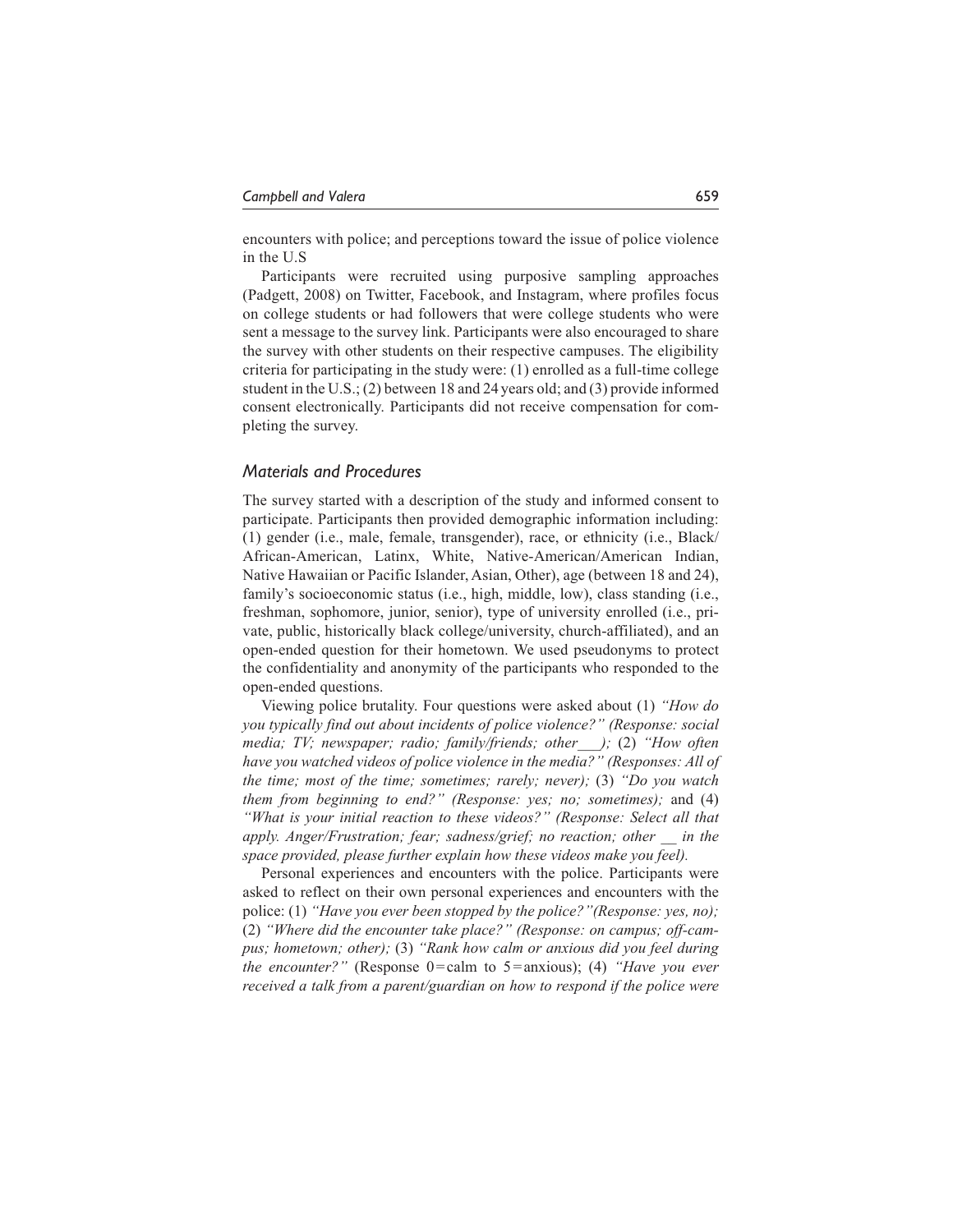*to stop you?" (Response: yes, no);* and (5) *"Has police misconduct or brutality been identified as a problem in your hometown?" (Response: yes; no)*.

Feelings toward police. Participants were asked how much they agreed or disagreed with four statements about how they personally feel about police and police violence: (1) *"I trust law enforcement officers in general."* (2) *"I feel safe in encounters with law enforcement officers."* (3) *"I am afraid of law enforcement officers."* (4) *"I fear I may be a victim of police brutality."* Participants were then asked to indicate how much they thought the race played a role in these incidents using two items: *"Do you think race is a factor in police violence?" (Response: yes, no)*, and *"in the United States, how would you define police violence?" (Responses: a race issue, focuses on a racist act or discrimination based on race; a civil rights issue defined as a human rights violation; both; neither)*. To conclude, open-ended space was provided for participants to give any additional thoughts about these questions.

*Analytical plan.* Responses were analyzed using SPSS. We explored the study variables using descriptive statistics. Mean and standard deviations were examined.

## **Results**

## *Participant Demographics*

Table 1 describes the demographic characteristics of the study participants. The majority of participants were Black and Latina females attending private universities from the Northeast region of the U.S. A total of 134 undergraduate college students between 18 and 24years old participated in the study (74% female, 26% male). Of these 134 participants, 61% self-identified as Black, 17% Latinx, 14% White, 5% other, 2% Asian, and 1% Native American/American Indian. The mean age was 21, SD=1.019. Participants did not specify majors of study.

## *Viewing Police Brutality*

Participants noted that they observed several acts of police violence on various social media platforms. Approximately 85% of college students reported that they typically found out about incidents of police violence from social media and only 8% from television. A total of 91% of the respondents indicated that they watched these videos when they were shown on social media, 71% of the participants reported that they sometimes viewed the video from beginning to end, and 34.6% reported watching these videos most of the time.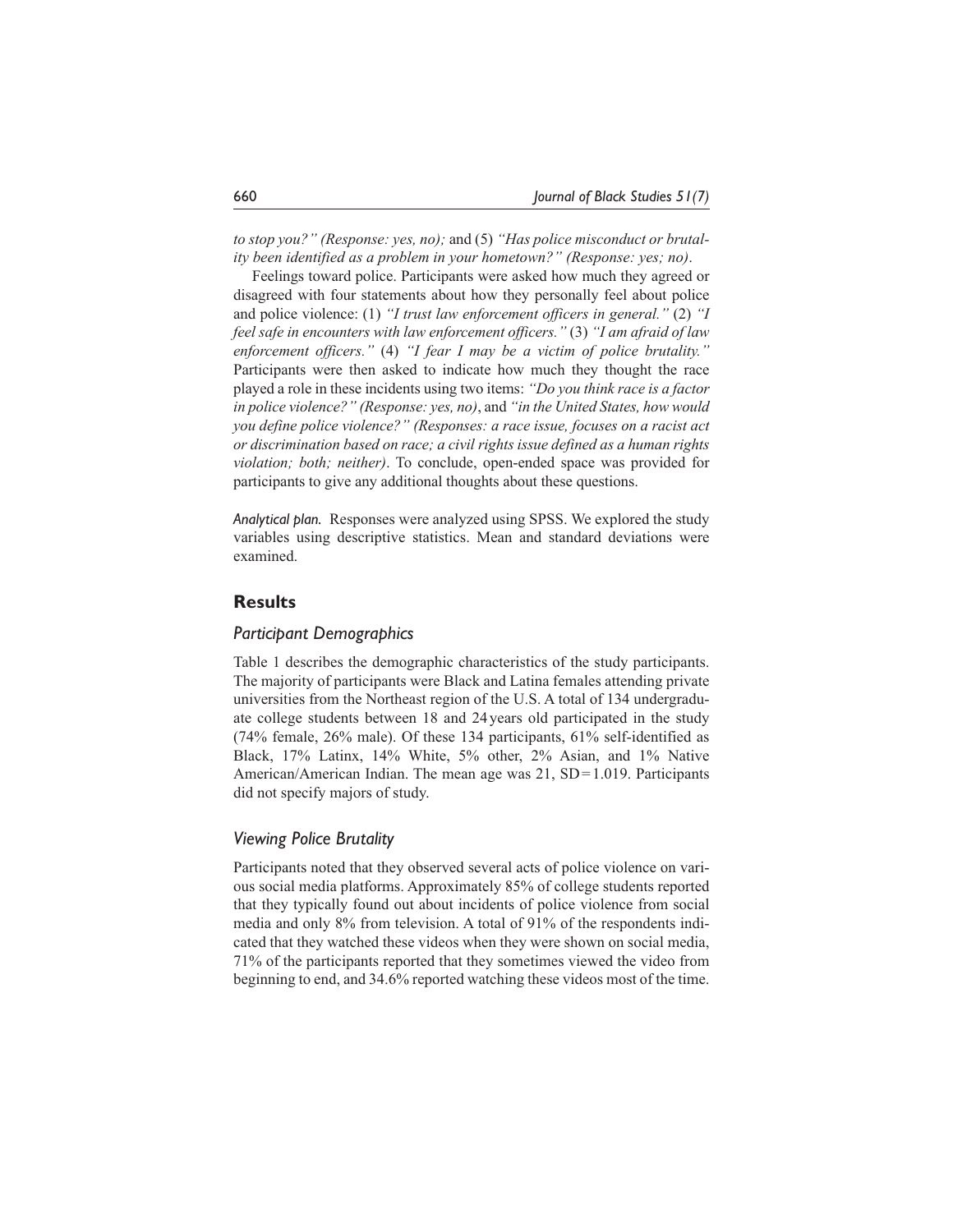**Table 1.** Demographic Characteristics of Participants.

| Variable                                         | Number (n)     | Percent (%) | M(SD)        |
|--------------------------------------------------|----------------|-------------|--------------|
| Age (years)                                      |                |             | 21.12 (1.02) |
| 18                                               | 3              | 2.3         |              |
| 9                                                | $\overline{4}$ | 3.0         |              |
| 20                                               | 9              | 14.4        |              |
| 21                                               | 65             | 49.2        |              |
| 22                                               | 31             | 23.5        |              |
| 23                                               | 9              | 6.8         |              |
| 24                                               | I              | 0.8         |              |
| Gender                                           |                |             |              |
| Female                                           | 99             | 73.9        |              |
| Male                                             | 35             | 26.1        |              |
| Race/ethnicity                                   |                |             |              |
| Black/African-American                           | 81             | 60.9        |              |
| Latino or Hispanic                               | 22             | 16.5        |              |
| White                                            | 9              | 14.3        |              |
| Native-American/American Indian                  | ı              | 0.8         |              |
| Native Hawaiian/Pacific Islander                 | 0              | 0           |              |
| Asian                                            | $\overline{4}$ | 3.0         |              |
| Other                                            | 6              | 4.5         |              |
| Class standing                                   |                |             |              |
| Freshman                                         | 6              | 4.5         |              |
| Sophomore                                        | 9              | 6.7         |              |
| Junior                                           | 28             | 20.9        |              |
| Senior                                           | 91             | 67.9        |              |
| Institution attended                             |                |             |              |
| Private                                          | 90             | 67.2        |              |
| Public                                           | 49             | 29.9        |              |
| Historically Black College/<br>University (HBCU) | 3              | 2.2         |              |
| Church affiliated                                | ı              | 0.7         |              |
| <b>SES</b>                                       |                |             |              |
| <b>High</b>                                      | 5              | 3.7         |              |
| Middle                                           | 86             | 64.2        |              |
| Low                                              | 43             | 32.1        |              |

# *Feelings toward watching police violence in social media*

Participants reported feelings of anger and frustration (77%), sadness/grief (68%), and fear (43%) after watching these videos, and 81% of participants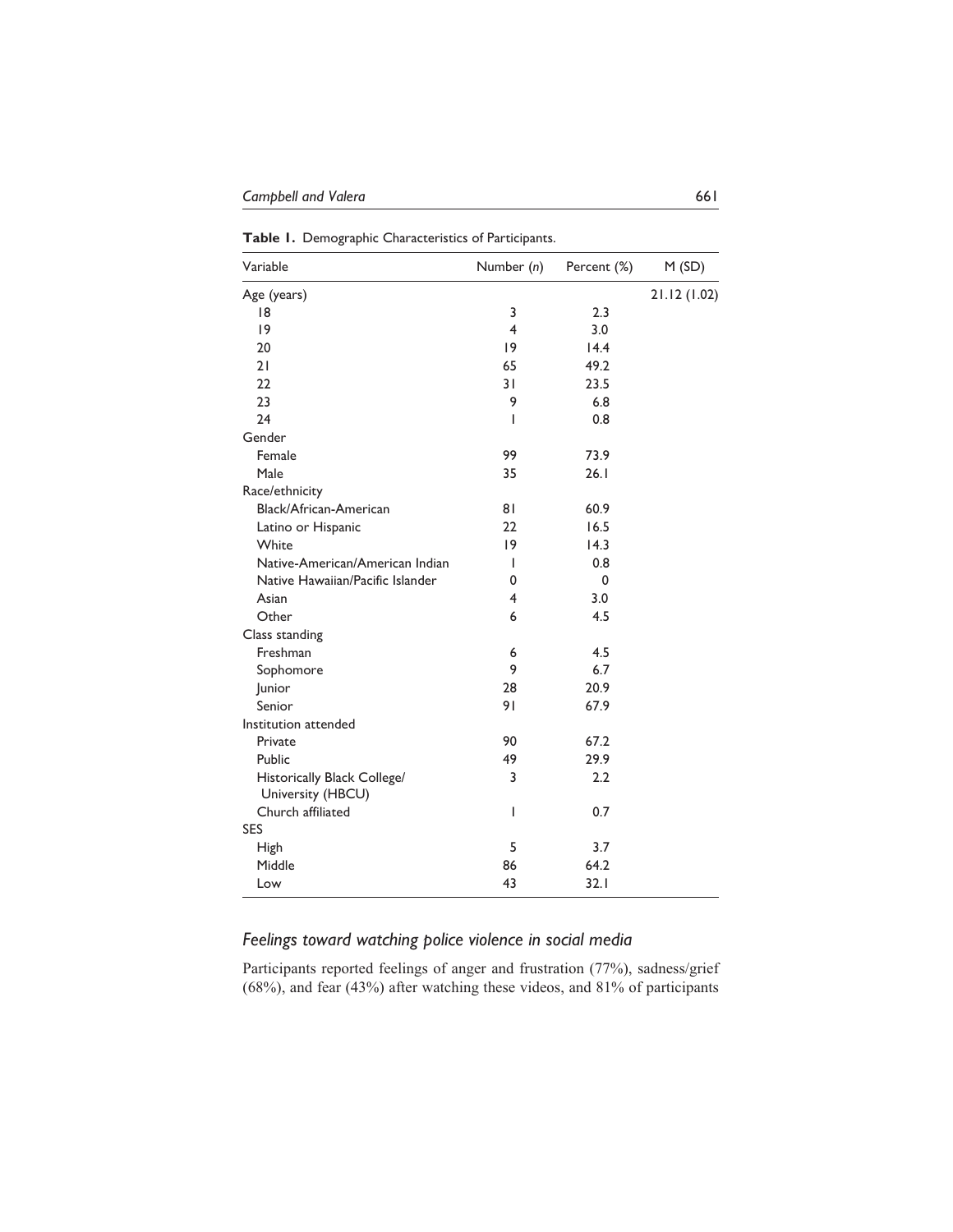agreed that the videos were hard to watch. These trends suggest that the publicity of police violence may have a traumatic effect on college students. Furthermore, the majority (78%) of the participants believed the publicity was necessary, though some disagreed that the media does more harm than good by publicizing them.

Participants used open-ended spaces to explain their feelings of anger, frustration, sadness/grief, and fear. Kimberly, who is a rising junior in a large public university, responded, *"I just get so angry that I can't continue watching it. I skip a lot of these videos when I see them for this reason."* Shauna, who is a senior in a private university, says, *"They [police brutality videos] make me feel unprotected and paranoid about what's to come next. I fear that I might be next."* Keisha and Stacy shared physiological responses, *"My heart starts to race, and I can feel my face flush. I'm angry, I'm sad, and I want it all to stop. I'm tired of the violence."* Maria, who will be graduating from a public university, said, *"I almost can't believe that it's actually happening. I can't take my eyes off of the video, often in shock and disbelief. Once I process that it is really the emotions flood over me, sadness, anger, hopelessness."*

Michael, a senior at a private college, noted that *"I often notice that I put off watching the video until I see it everywhere and can't avoid it. I usually think "another one?" and am in disbelief that it keeps happening."* Cynthia also a senior enrolled in a private university, admits, *"These videos are very scary. It makes me wonder if I'm living in a bubble because I haven't necessarily seen this up close and personally. So, to know that this happens in the world, targeted [towards] people like me makes me angry and scared."*

### *Reporting of Personal Encounters With Police*

Interestingly,  $75\%$  ( $n=101$ ) of the sample reported being stopped by the police, and while participants were not asked to provide details, the majority of them felt anxious during the encounter. Participants indicated that they were stopped by the police at their hometown (68%) or off-campus (24%). Of those who were stopped, 81% were Black or Latinx, and 64% of those stopped rated high levels of anxiety during the encounter. Participants were asked if they believed race or ethnicity was a factor in police brutality, and all participants agreed that race or ethnicity was a factor in police violence, and 79% believed police violence was both a race and civil rights issue. When asked how respondents felt about the mass publication of police violence, Tyesha who is a rising junior and enrolled in Historically Black College/ University (HBCU) responded,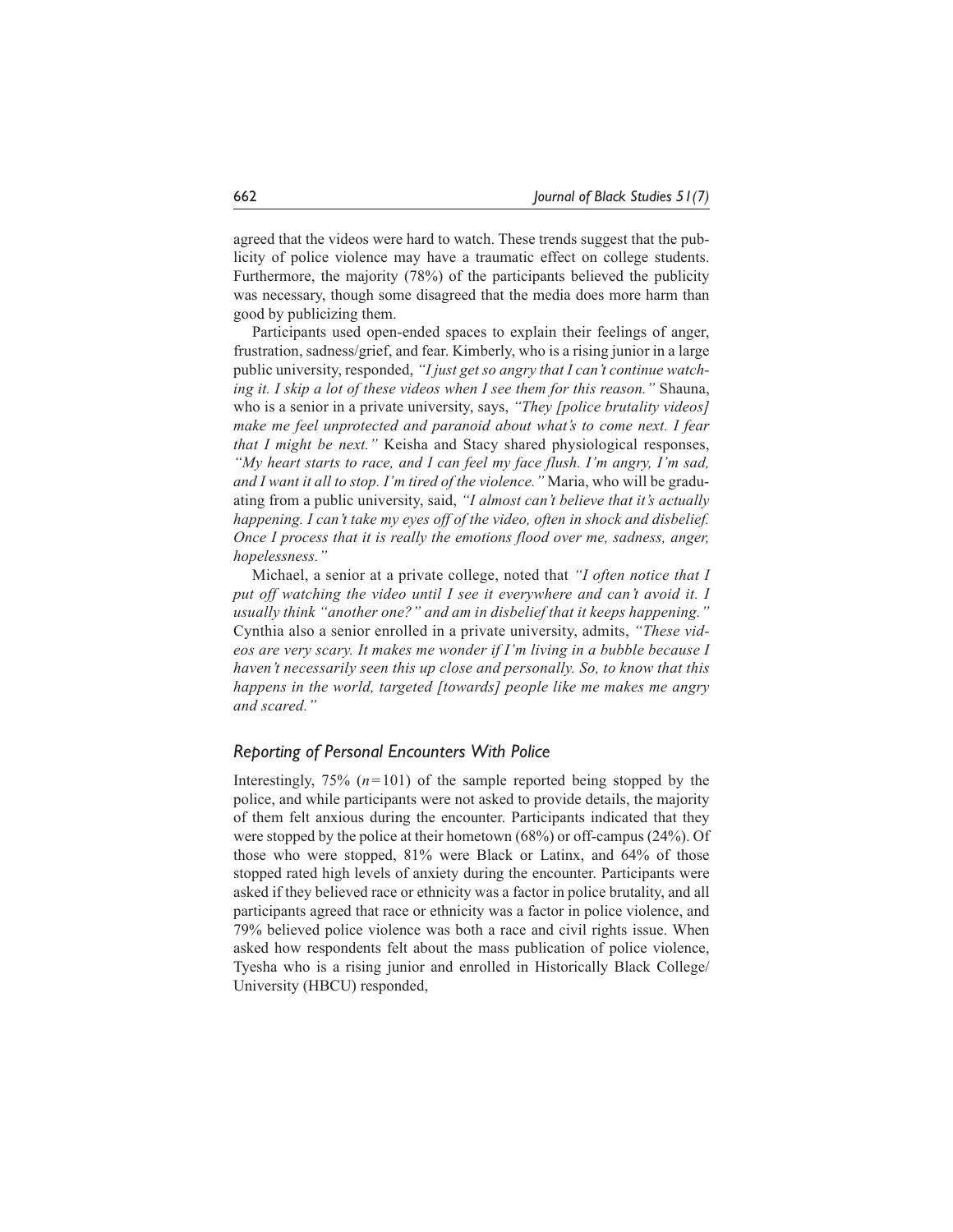*"This is nothing new of course, even before Black Lives Matter, Ferguson, the L.A. Riots, this has been an issue, the only new thing at play is the technology to not only capture what REALLY happened (instead of just believing the police report), and it can be shared and spread on a massive scale."*

Similar convictions came up across responses, where participants expressed similar sentiments—fear, concern, anger, and distrust of police. Sean who is a freshman attending a public university responded,

*"It's honestly traumatizing, and I oftentimes can't get the images out of my head. Till this day I still remember how Eric Garner lay lifeless on the ground and the stillness of Philando Castile's body haunts me. But, at the same time I've also become desensitized where I'll see a video and just go "oh it's another Black guy shot by an officer."*

Carmen, who is a senior at a private college, commented, *"I think to myself this could have been me. I fear for my father and my brothers back home."* Despite being in college, this student was fearful they could fall victim to police violence as well as their loved ones back in their hometown. Kristin another senior at a private university said,

*"These videos are almost always police actions against people of color, and I am sickened and embarrassed to be an American with this persisting injustice going on. On some level I do feel like the constant media coverage of police violence against minorities is making the public numb to it, and making it seem like a normal thing, but I also strongly believe that it needs the public's attention so ultimately it is important that they are shown. It also adds to my already high level of distrust for the police and our criminal justice system. I am mostly angry not only that it's happening but that I feel powerless to change it."*

# **Discussion**

The results reflect on how social media has normalized police killings of Black men and follows a critical race theory that suggests that the role of race in the U.S. must be considered when examining the potentially harmful interactions between Black men and the police (Bell, 1987). Previous studies have explored the impact of homicides at the workplace (Koritsas et al., 2010; Morken et al., 2015) and school shootings (Chung, 2012; Daniels et al., 2007; Elklit & Kurdahl, 2013; Wike & Fraser, 2009). This particular study uniquely focuses on how college students are affected by watching Black men (and boys) being killed at the hands of police officers on social media.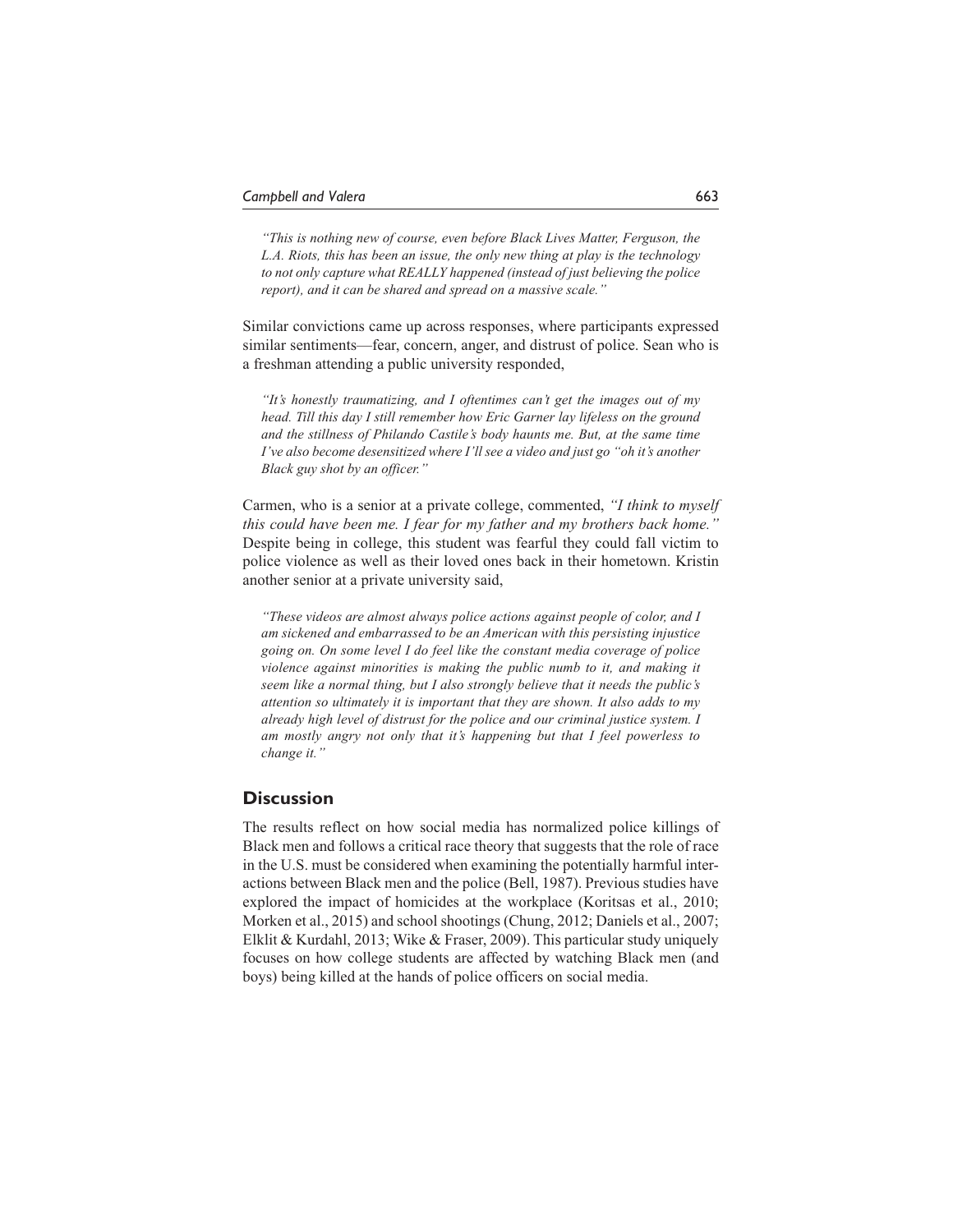College students are also presumed to have access to the advantages and privileges that others may not. Some of the advantages and privileges include access to social capital such as employment opportunities, resources, a sense of physical safety that may not have existed before, networking opportunities, financial, and education advancement, among others (González et al., 2003). However, this study shows that college students of color are not immune from fearing the police, and their reactions mirror the general population of Black people.

The majority of the sample were Black/African American (61%) and Latinx sample (16.5%). Within the sample, the majority of them reported being stopped by the police and experiencing a high level of anxiety during these encounters. Approximately 65% of the participants reported that police violence is an issue in their hometown and that family members have coached them on how to handle police encounters (63%). This shows a clear relationship between race and being stopped by the police (Alexander, 2012), and these trends are consistent even among college students. Even students who did not have direct encounters with the police were still fearful for their safety because they identified with the victims. None of the female participants mentioned Sandra Bland, a Black female who was mistreated by a police officer during a random traffic stop. She was arrested and allegedly committed suicide in jail. Her experience received national attention, and videos of the traffic stopped were circulated in social media. However, despite the focus on Black men and boys being killed by police officers, it is important to note that Black women have also been killed by police officers. These women are: Pamela Turner, Breonna Taylor, Korryn Gaines, Atatiana Jefferson and Shantel Davis, among others.

## *Implications for Higher Education*

Institutions of higher education can no longer ignore these extreme events that affect many racial and ethnic minorities, especially students of color and their well-being (Carter, 2007; Green, 2016). Colleges and universities need to create proactive solutions by investing in diversity and inclusion practices that build the capacity for equity and fairness. Furthermore, higher education should work toward promoting student and faculty diversity. This requires universities and colleges to have regular open discussions for Black students to discuss their collective trauma and incidents of police violence. Given the complexity of these issues, Black scholars and university counselors should lead these conversations rather than college administrators.

By investing in diversity and inclusion goals, we can begin to develop safe spaces and guidance for discussing emotionally charged issues that are shared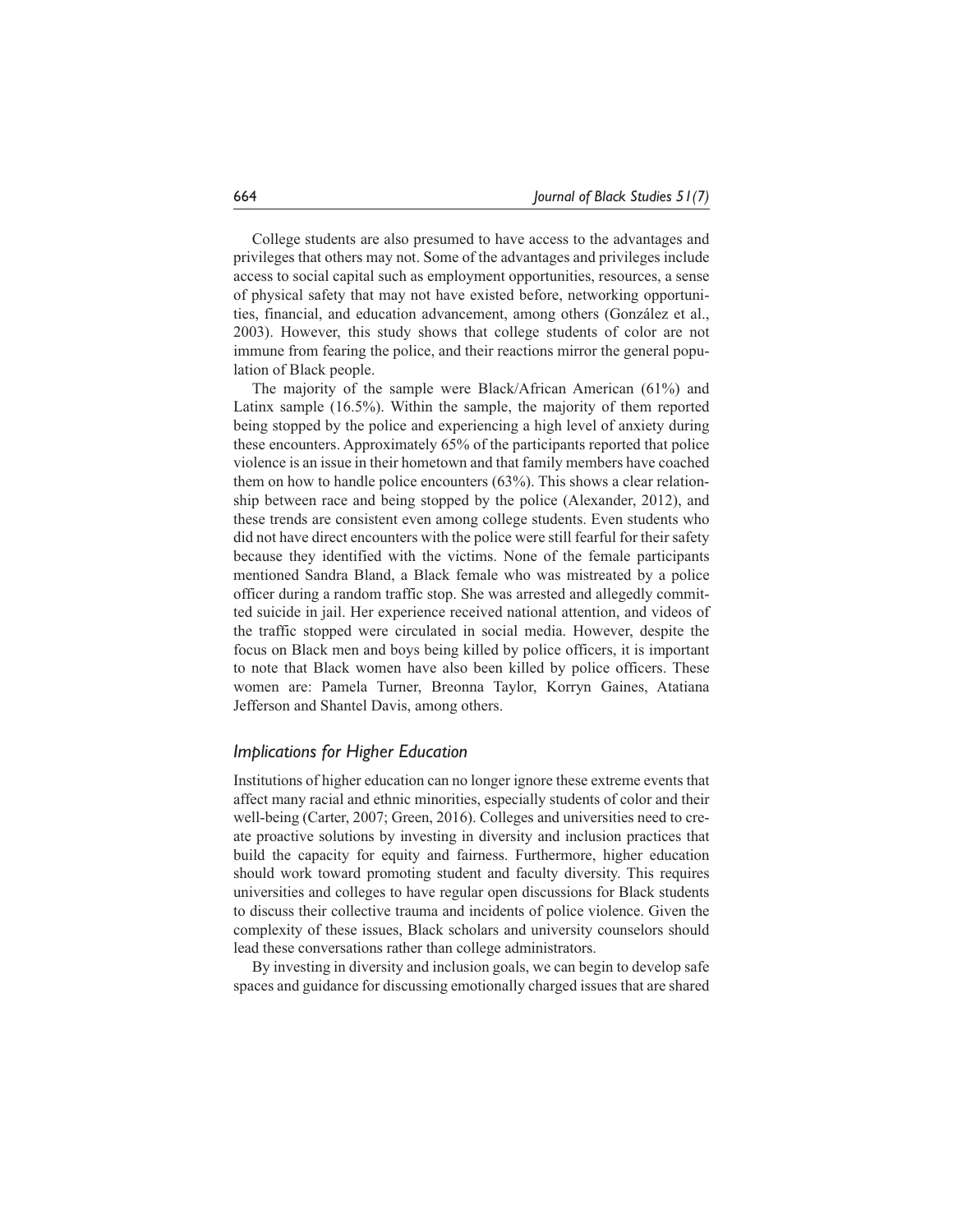on social media and ought to be discussed in the classroom, especially since students are being affected by them directly. It is crucial to understand and acknowledge these world events so that students can begin to collectively communicate their fears, emotions, and traumas that may ultimately impact their academic experience (Bloom, 1995). Including these discussions on police violence and integrating social media in an educational context is important to not only to enhancing student learning, but also promoting the overall well-being of Black students who are affected and for instructors to respond or prevent crisis that may arise beyond the classroom.

### *Directions for Future Research*

Future studies should examine the reliability and validity of the measures used in this study with a larger sample size of college students of color. As we work toward a better understanding of the role of social media, future research should assess the validity of these social media posts and determine the magnitude of change in public perception among college students. This work can also be extended to graduate students, medical and health science students, as well as those who are in law school, and non-traditional students.

While policing of Black people is concentrated mainly in urban communities where Black men are the presumed targets of suspicious activity (Brunson, 2007; Weitzer & Tuch, 2004), female participants and the majority of the respondents noted that the police had stopped them as well. It is critically important to explore this growing phenomenon and understand police encounters with Black women in addition to Black men, and the implications of these encounters.

## *Limitations of the Current Study*

The limitations include a small sample size  $(n=134)$  and the focus on emerging adults of color age 18 to 24. Additional limitations included participants being mostly Black and Latina females, primarily from middle-class backgrounds and seniors. As such, this is not enough to generalize to the larger population of undergraduate college students in the U.S.

Another limitation was that certain demographic questions such as parental income, student's average income, or marital status were not asked, which could have provided a more in-depth description of their characteristics. Further, the cross-sectional survey was self-composed, and although questions were carefully tailored, the researchers did not determine the reliability and validity of the items. Despite these limitations, to our knowledge, this is the first study to explore college students' perceived attitudes and feelings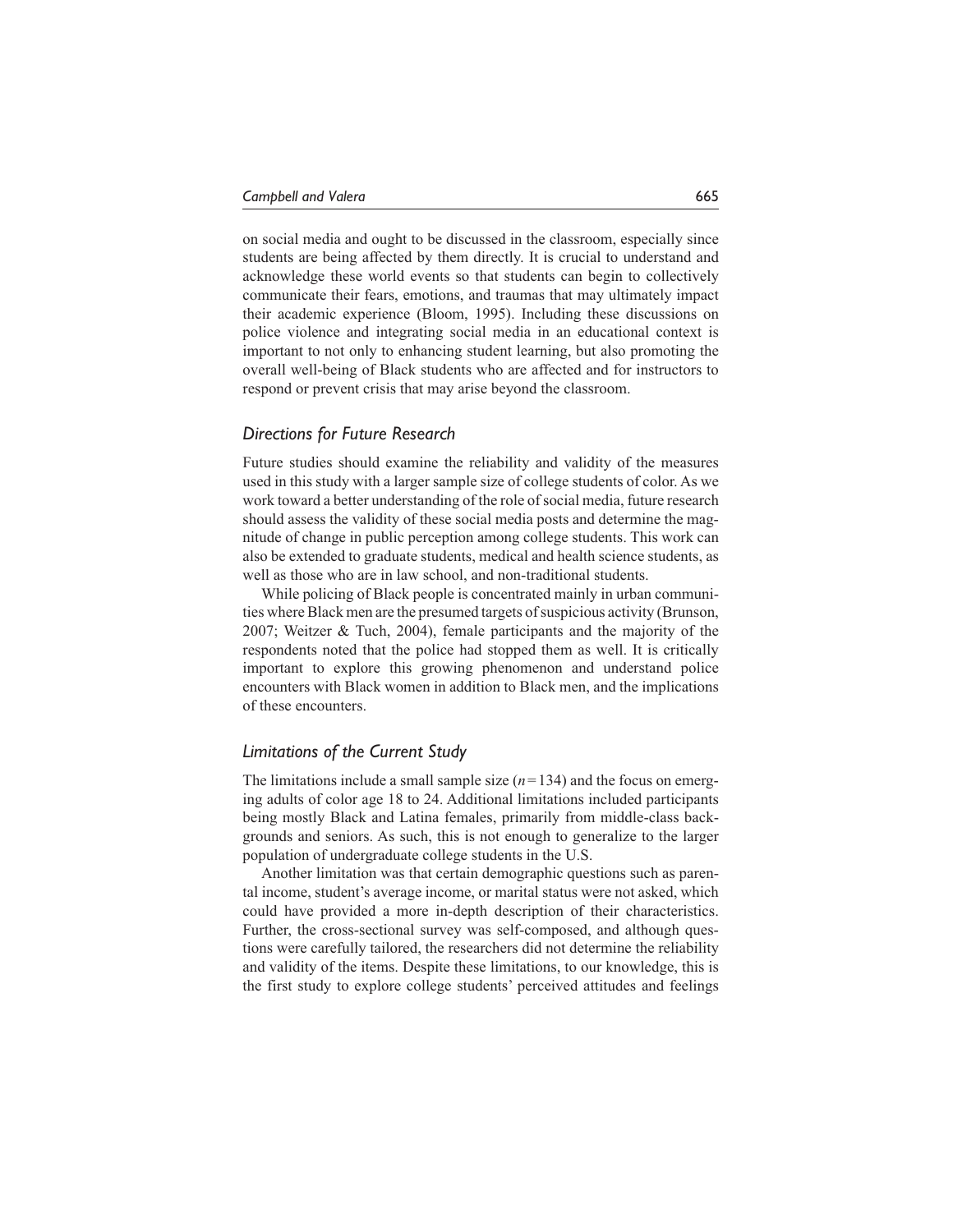regarding police violence toward unarmed Black men (and boys). College students in this sample noted feelings of trauma from witnessing publicized police violence in social media.

# **Conclusion**

Preventive interventions and reform to stop the killing of Black men, women and children at the hands of law enforcement and white men is much needed. The present study is an example of the urgent need to understand the perpetuation of violence on unarmed Black men and how it affects the larger community. It also exemplifies social media as a tool for eliciting a community response to act such as what we have seen in Ahmaud Arbery and George Floyd. If the video footage of these murders were not posted and shared on social media, public pressure calling for the arrest of the shooters would not have happened. Nonetheless, the killings of unarmed Black people shared on social media are physically and psychologically traumatic for emerging adults. Ultimately, these killings must stop (Johnson et al., 2014).

### **Authors' Note**

Felicia Campbell is now affiliated with Yale School of Medicine, New Haven, Connecticut, USA.

### **Declaration of Conflicting Interests**

The author(s) declared no potential conflicts of interest with respect to the research, authorship, and/or publication of this article.

### **Funding**

The author(s) received no financial support for the research, authorship, and/or publication of this article.

### **ORCID iD**

Pamela Valera D <https://orcid.org/0000-0002-0095-9209>

## **References**

- Alexander, M. (2012). *The new Jim crow: Mass incarceration in the age of colorblindness*. The New Press.
- Arnett, J. J. (1997). Young people's conceptions of the transition to adulthood. *Youth & Society*, *29*(1), 3–23.<https://doi.org/10.1177/0044118X97029001001>
- Aymer, S. R. (2016) "I can't breathe": A case study—Helping Black men cope with race-related trauma stemming from police killing and brutality. *Journal of*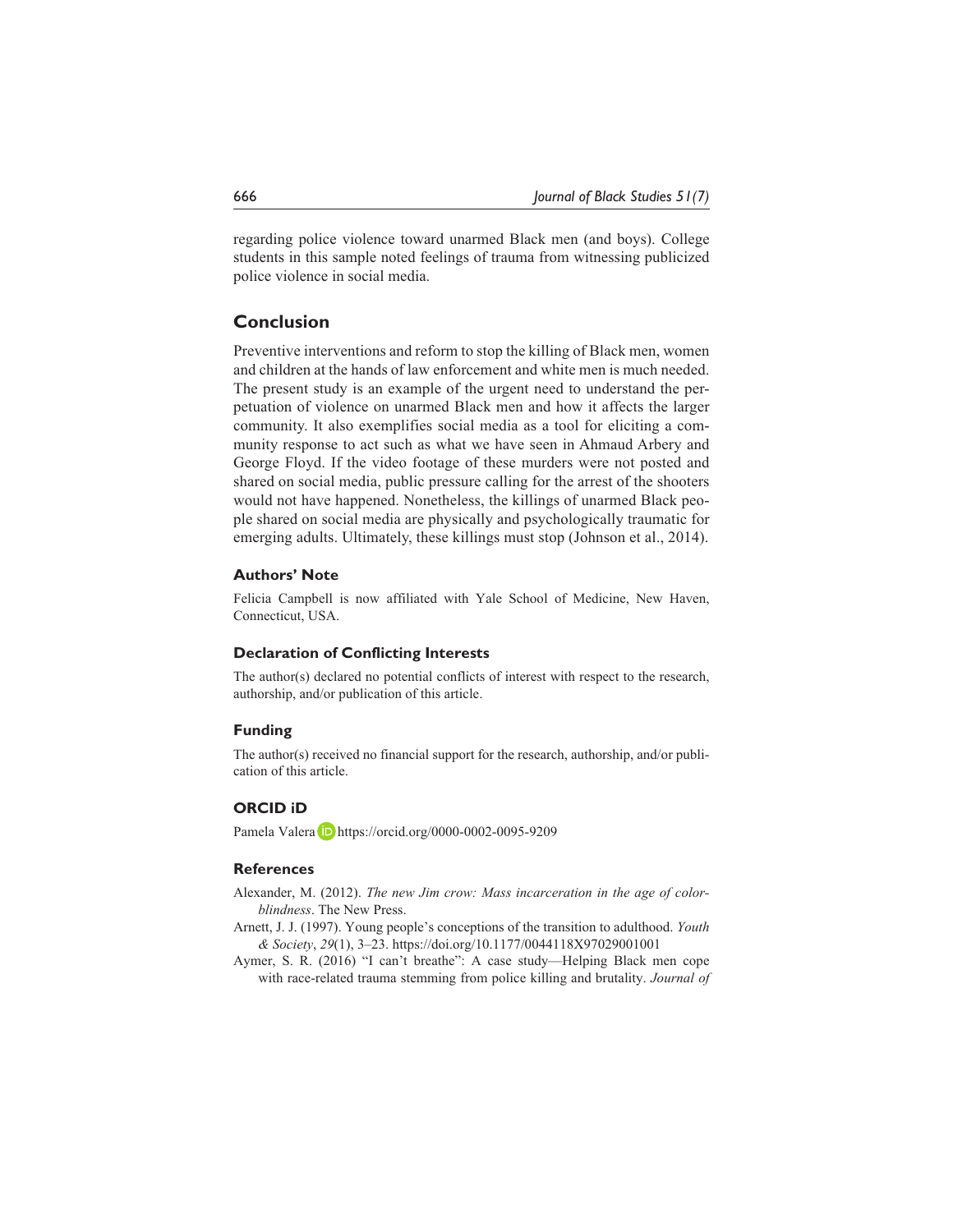*Human Behavior in the Social Environment*, *26*(3–4), 367–376. [https://doi.org/1](https://doi.org/10.1080/10911359.2015.1132828) [0.1080/10911359.2015.1132828](https://doi.org/10.1080/10911359.2015.1132828)

Bell, D. (1987). *And we are not saved: The elusive quest for racial justice*. Basic Books.

- Bloom, S. L. (1995). Creating a sanctuary in the school. *Journal for a Just and Caring Education*, *1*(4), 403–433.
- Breslau, N., & Anthony, J. (2007). Gender differences in the sensitivity to posttraumatic stress disorder: An epidemiological study of urban young adults. *Journal of Abnormal Psychology*, *116*(3), 607–611.
- Brunson, R. K. (2007). "Police don't like Black people": African American young men's accumulated police experiences. *Criminology & Public Policy*, *6*(1), 71–101.
- Carter, R. T. (2007). Racism and psychological and emotional injury: Recognizing and assessing race-based traumatic stress. *The Counseling Psychologist*, *35*(1), 13–105. <https://doi.org/10.1177/0011000006292033>
- Chaney, C., & Robertson, R. (2013). Racism and police brutality in America. *Journal of African American Studies*, *17*(4), 480–505.
- Chung, W. (2012). *School shootings: Symptoms of an American disease*. [https://](https://psychcentral.com/blog/school-shootings-symptoms-of-an-american-disease/) [psychcentral.com/blog/school-shootings-symptoms-of-an-american-disease/](https://psychcentral.com/blog/school-shootings-symptoms-of-an-american-disease/)
- Correll, J., Park, B., Judd, C. M., & Wittenbrink, B. (2007). The influence of stereotypes on decisions to shoot. *European Journal of Social Psychology*, *37*(6), 1102–1117. <https://doi.org/10.1002/ejsp.450>
- Creamer, M. (1989). Post-traumatic stress disorder: Some diagnostic and clinical issues. *Australian and New Zealand Journal of Psychiatry*, *23*(4), 517–522. <https://doi.org/10.3109/00048678909062620>
- Daniels, J. A., Bradley, M. C., & Hays, M. (2007). The impact of school violence on school personnel: Implications for psychologists. *Professional Psychology: Research and Practice*, *38*(6), 652–659. [https://doi.org/10.1037/0735-7028.](https://doi.org/10.1037/0735-7028.38.6.652) [38.6.652](https://doi.org/10.1037/0735-7028.38.6.652)
- Dukes, K. N., & Gaither, S. E. (2017). Black racial stereotypes and victim blaming: Implications for media coverage and criminal proceedings in cases of police violence against racial and ethnic minorities. *Journal of Social Issues*, *73*(4), 789–807. <https://doi.org/10.1111/josi.12248>
- Elklit, A., & Kurdahl, S. (2013). The psychological reactions after witnessing a killing in public in a Danish high school. *European Journal of Psychotraumatology*. Advance online publication. <https://doi.org/10.3402/ejpt.v4i0.19826>
- Freelon, D., McIllwain, C., & Clark, M. (2016a). *Beyond the hashtags: # Ferguson, #Blacklivesmatter and the online struggle for offline justice*. [https://cmsimpact.](https://cmsimpact.org/resource/beyond-hashtags-ferguson-blacklivesmatter-online-struggle-offline-justice/) [org/resource/beyond-hashtags-ferguson-blacklivesmatter-online-struggle-of](https://cmsimpact.org/resource/beyond-hashtags-ferguson-blacklivesmatter-online-struggle-offline-justice/)[fline-justice/](https://cmsimpact.org/resource/beyond-hashtags-ferguson-blacklivesmatter-online-struggle-offline-justice/)
- Freelon, D., McIllwain, C., & Clark, M. (2016b). *Beyond the hashtags: # Ferguson, #Blacklivesmatter and the online struggle for offline justice*. [https://cmsimpact.](https://cmsimpact.org/wp-content/uploads/2016/03/beyond_the_hashtags_2016.pdf) [org/wp-content/uploads/2016/03/beyond\\_the\\_hashtags\\_2016.pdf](https://cmsimpact.org/wp-content/uploads/2016/03/beyond_the_hashtags_2016.pdf)
- Fryer, R. G., Jr. (2016). *An empirical analysis of racial differences in police use of force*. (NBER Working Paper Series). National Bureau of Economic Research.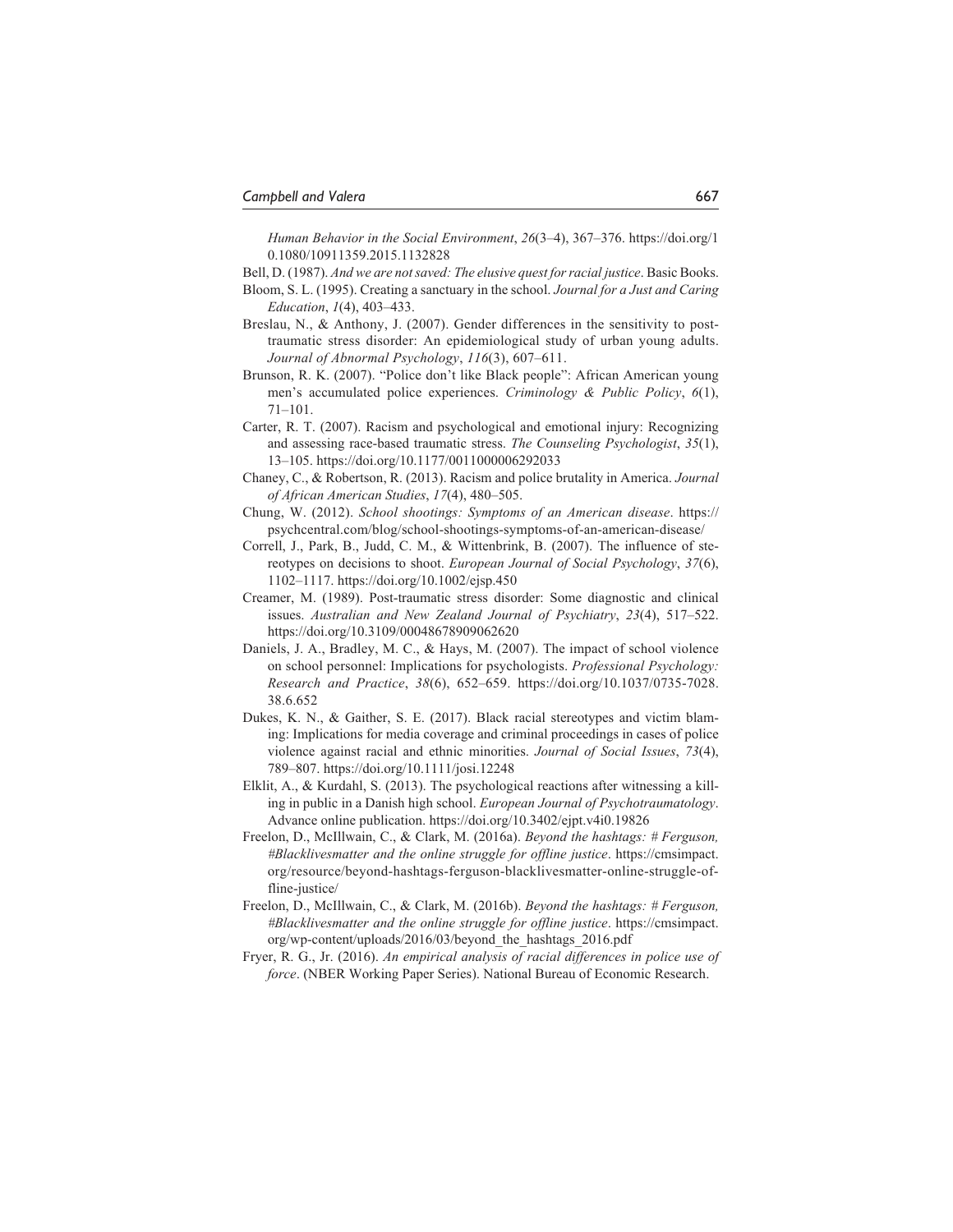- Glaser, J. (2014). *Suspect race: Causes and consequences of racial profiling*. University Press.
- García, J., & Sharif, M. (2015). Black lives matter: A commentary on racism and public health. *American Journal of Public Health*, *105*(8), e27–e30.
- González, K. P., Stoner, C., & Jovel, J. E. (2003). Examining the role of social capital in access to college for Latinas: Toward a college opportunity framework. *Journal of Hispanic Higher Education*, *2*(2), 146–170. [https://doi.](https://doi.org/10.1177/1538192702250620) [org/10.1177/1538192702250620](https://doi.org/10.1177/1538192702250620)
- Green, A. (2016) The cost of balancing academia and racism. *The Atlantic*, January 21. [https://www.theatlantic.com/education/archive/2016/01/balancing-academia](https://www.theatlantic.com/education/archive/2016/01/balancing-academia-racism/424887/)[racism/424887/](https://www.theatlantic.com/education/archive/2016/01/balancing-academia-racism/424887/)
- Jenifer, E. S. (2010). Anger, racism, caste discrimination, and post-traumatic stress disorder in African-American and Indian college students. Dissertation Abstracts International: Section B: *The Sciences and Engineering*, *70*(8-B), 5166.
- Johnson, K., Hoyer, M., & Heath, B. (2014). Local police involved in 400 killings per year. *USA Today News*, August 15. [http://www.usatoday.com/story/news/](http://www.usatoday.com/story/news/nation/2014/08/14/police-killings-data/14060357/http://www.usatoday.com/story/news/nation/2014/08/14/police-killings-data/14060357) [nation/2014/08/14/police-killings-data/14060357/http://www.usatoday.com/](http://www.usatoday.com/story/news/nation/2014/08/14/police-killings-data/14060357/http://www.usatoday.com/story/news/nation/2014/08/14/police-killings-data/14060357) [story/news/nation/2014/08/14/police-killings-data/14060357](http://www.usatoday.com/story/news/nation/2014/08/14/police-killings-data/14060357/http://www.usatoday.com/story/news/nation/2014/08/14/police-killings-data/14060357)
- Koritsas, S., Coles, J., & Boyle, M. (2010). Workplace violence towards social workers: The Australian experience. *British Journal of Social Work*, *40*(1), 257–271.
- Kupers, T. (2017). *Solitary: The inside story of supermax isolation and how we can abolish it*. University of California Press.
- Lacoe, J., & Stein, J. (2018). Exploring the policy implications of high-profile police violence. *Criminology & Public Policy*, *17*(4), 859–863.
- Ladson-Billings, G. (1998). Just what is critical race theory and what's it doing in a nice field like education? *International Journal of Qualitative Studies in Education*, *11*(1), 7–24. <https://doi.org/10.1080/095183998236863>
- Lynn-Whaley, J., & Sugarman, J. (2017). *The relationship between community violence and trauma: How violence affects learning, health, and behavior*. Violence Policy Center. <http://vpc.org/studies/trauma17.pdf>
- Morken, T., Johansen, I. H., & Alsaker, K. (2015). Dealing with workplace violence in emergency primary health care: A focus group study. *BMC Family Practice*, *16*, 51. <https://doi.org/10.1186/s12875-015-0276-z>
- Oshiro, M., & Valera, P. (2018). Framing, physicality, and public safety: A study of Michael Brown and Darren Wilson. *Research in Race and Ethnic Relations*, *20*, 207–258.
- Padgett, D. K. (2008). *Qualitative methods in social work research* (2nd ed.). Sage Publications.
- Police Violence Report. (2017). *Mapping police violence*. [www.mappingpolice](www.mappingpoliceviolence.org)[violence.org](www.mappingpoliceviolence.org)
- Smiley, C., & Fakunle, D. (2016). From "brute" to "thug": The demonization and criminalization of Black male victims in America. *Journal of Human Behavior in the Social Environment*, *26*(3–4), 350–366.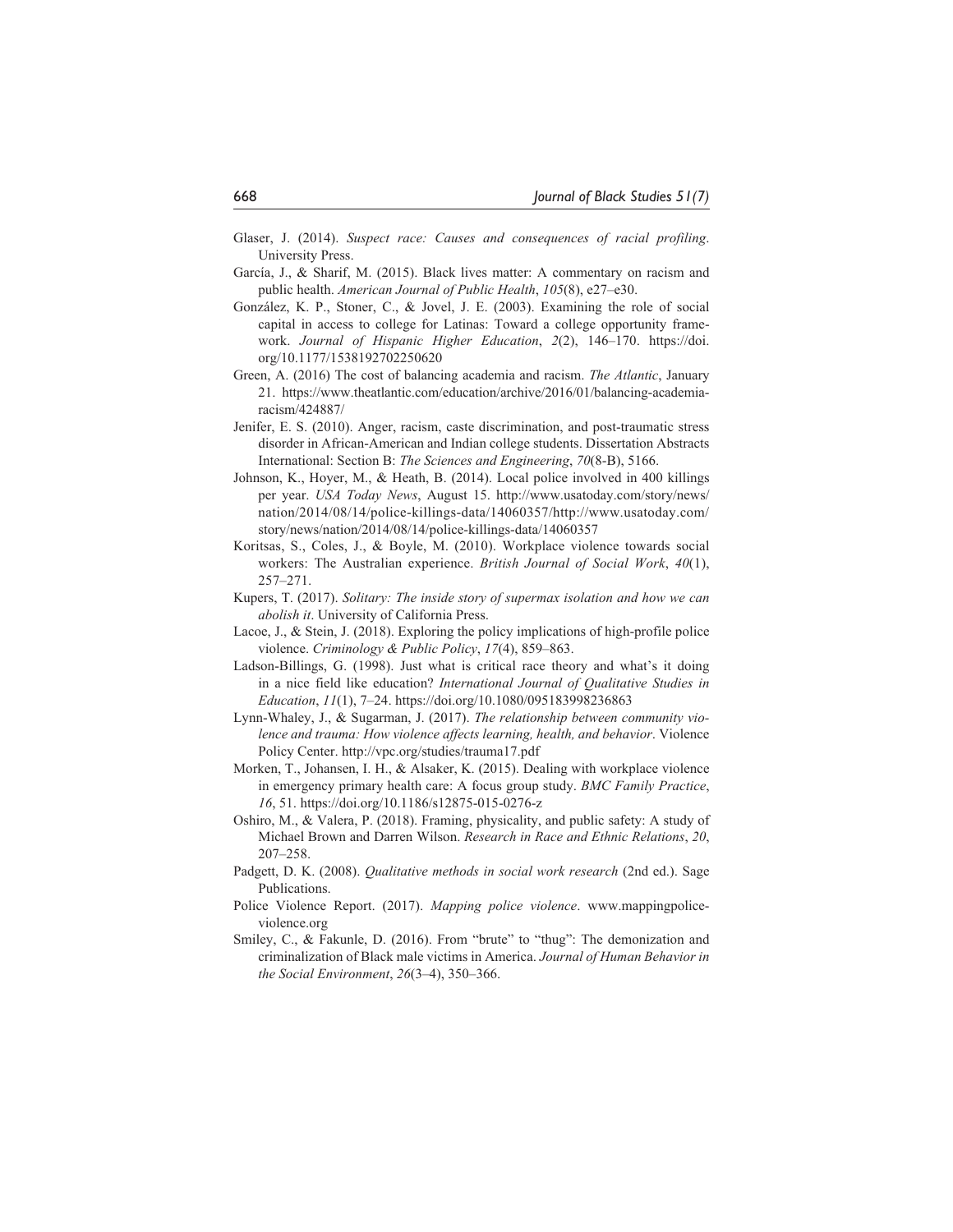- Spencer, K. B., Charbonneau, A. K., & Glaser, J. (2016). Implicit bias and policing. *Social and Personality Psychology Compass*, *10*(1), 50–63.
- Staggers-Hakim, R. (2016). The nation's unprotected children and the ghost of Mike Brown, or the impact of national police killings on the health and social development of African American boys. *Journal of Human Behavior in the Social Environment*, *26*(3–4), 390–399. <https://doi.org/10.1080/10911359.2015.1132864>
- Tyler, T. R. (2005). Policing in Black and White: Ethnic group differences in trust and confidence in the police. *Police Quarterly*, *8*(3), 322–342. [https://doi.](https://doi.org/10.1177/1098611104271105) [org/10.1177/1098611104271105](https://doi.org/10.1177/1098611104271105)
- United States Census Bureau. (n.d.). Annual estimates of the resident population by sex, race alone or in combination, and Hispanic origin for the United States, States and Counties: April 1, 2010 to July 1, 2014. <https://data.census.gov/cedsci/>
- Vrana, S., & Lauterbach, D. (1994). Prevalence of traumatic events and post-traumatic psychological symptoms in a nonclinical sample of college students. *Journal of Traumatic Stress*, *7*(2), 289–302.
- Weitzer, R., & Tuch, S. A. (2004). Race and perceptions of police misconduct. *Social Problems*, *51*(3), 305–325. <https://doi.org/10.1525/sp.2004.51.3.305>
- Wike, T. L., & Fraser, M. W. (2009). School shootings: Making sense of the senseless. *Journal of Aggression and Violent Behavior*, *14*(3), 162–169.

#### **Author Biographies**

**Felicia Campbell**, LMSW, is a licensed social worker and lecturer at the Yale Child Study Center at the Yale University School of Medicine. Ms. Campbell received her Masters in Social Work with a certificate in Mental Health from the University of Pittsburgh in April 2019 and her Bachelors in Forensic Science and Psychology from Syracuse University in 2017. Ms. Campbell has a diverse background doing trauma work with vulnerable children, adolescents and families to support their positive growth/development and empowerment in a variety of different settings and locations including Syracuse, Pittsburgh, New York City, London and Connecticut. She has worked with children and youth with complex PTSD, behavioral and mental health challenges, developmental disabilities, and concerns for child abuse in legal settings, schools, and mental health clinics. Ms. Campbell has also conducted clinical research on racial trauma in criminal justice, health care and education.

**Pamela Valera** is a first-generation college graduate who is an Assistant Professor in the Department of Urban-Global Public Health and serves as the Director of Doctoral Studies at the School of Public Health, Rutgers University, the State University of New Jersey. She received a Bachelor of Arts Degree in Psychology from the University of San Francisco, an MSW from the University of Michigan, and a PhD., in Social Work from the University of South Carolina. In addition to her academic background, Dr. Valera has completed a three-year NIMH T32 postdoctoral research fellowship in HIV Prevention and Human Sexuality at the Columbia University/New York Psychiatric Institute, as well as clinical training in cancer health from the Albert Einstein College of Medicine, and also an NHLBI R25 Program to Increase Diversity